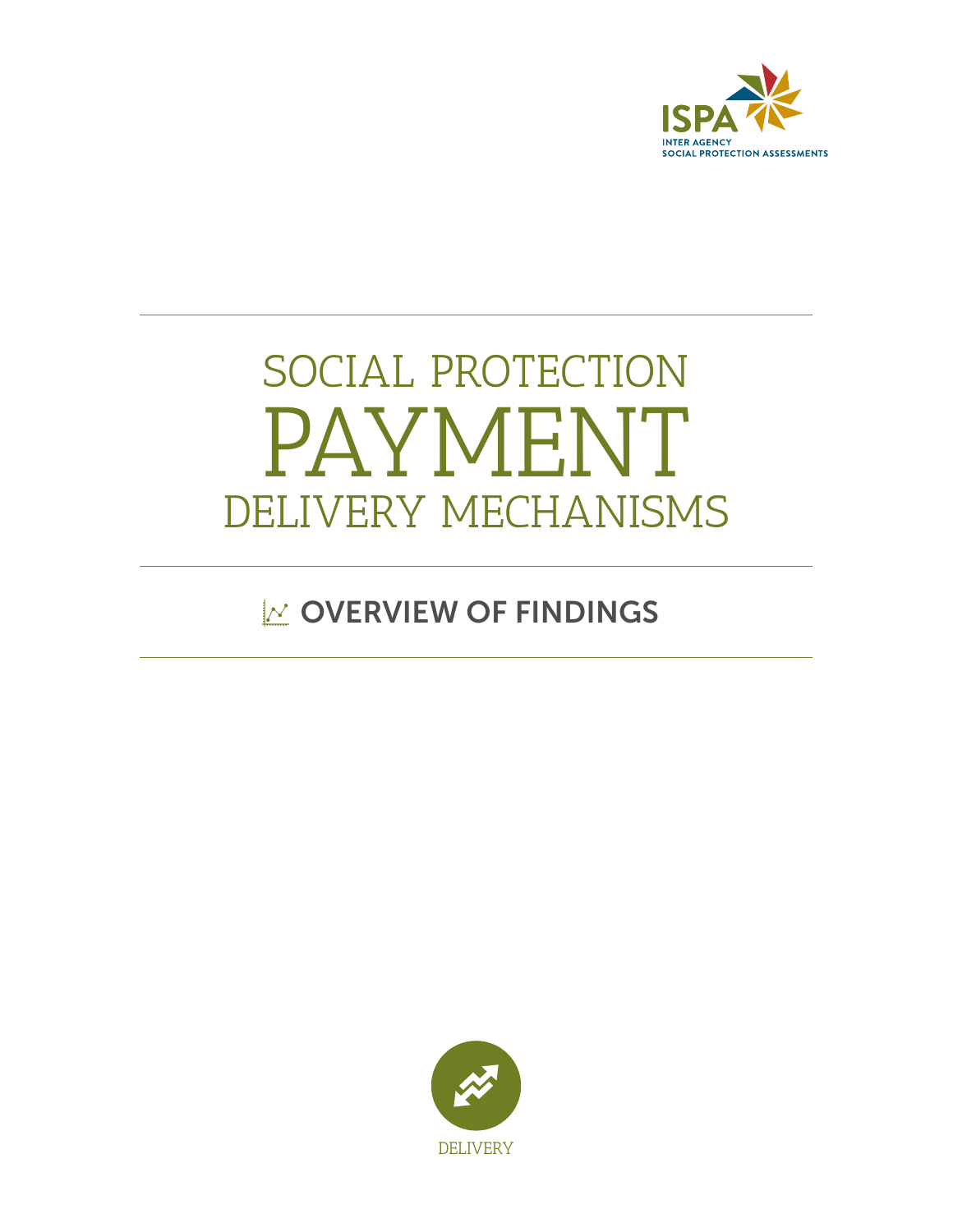This matrix is designed for assessing payment delivery mechanisms; it can be used to assess the effectiveness of the payment strategy of an individual social protection (SP) program or can be applied from a systems perspective across all of a country's main SP programs. The assessment has three components that look at, respectively:

- 1. The individual SP payment delivery mechanism
- 2. The country's supporting environment for SP payments
- **3.** The country's overall SP system

This last component creates a baseline against which change can be measured over time and enables individual countries conducting this review to be compared and contrasted with their peers. The data for the assessment is collected through the SP Payment Delivery Mechanisms Questionnaire.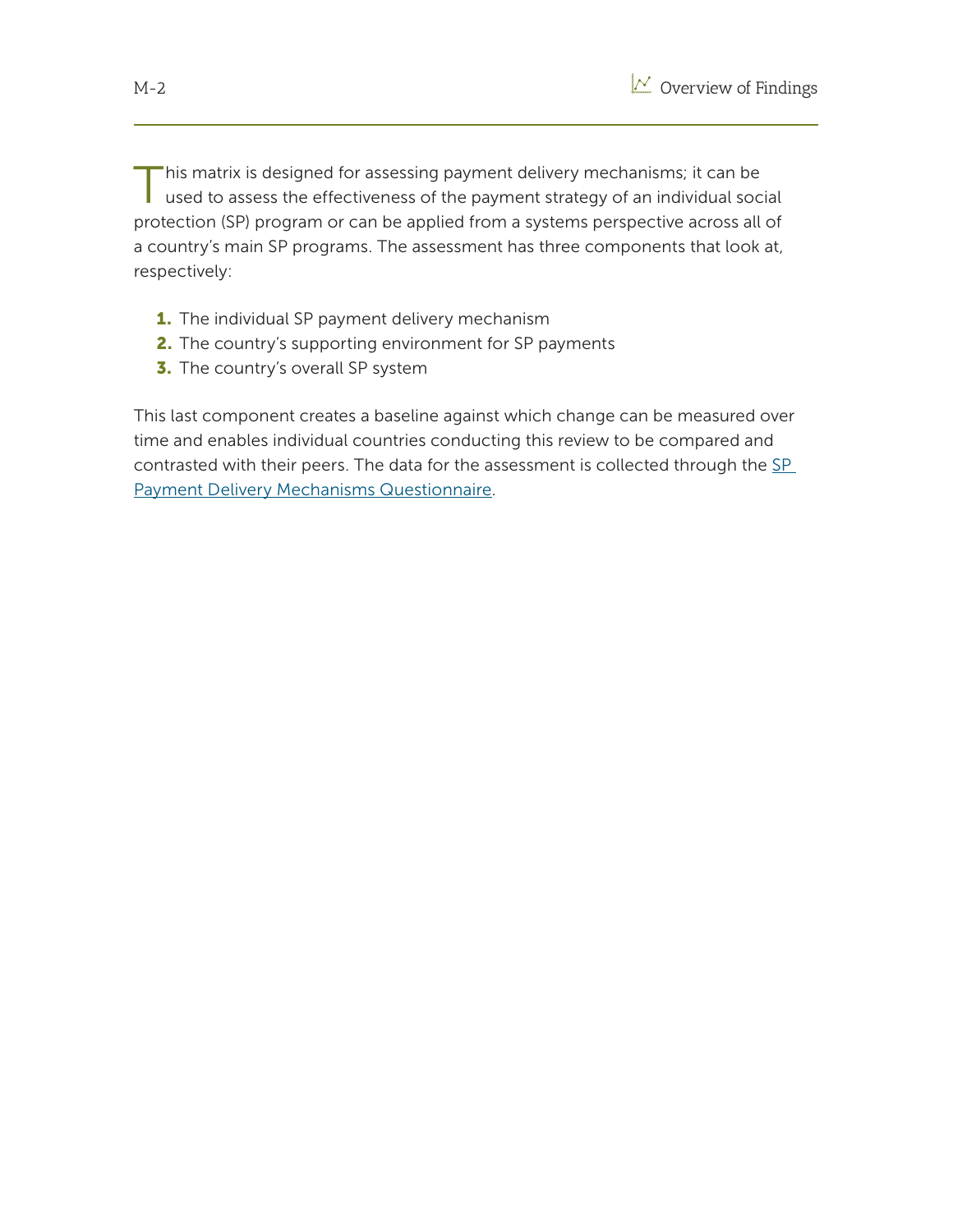### 1. Assessment of Payment Delivery Mechanism

|                 | 1. Accessibility                                                                                                                                                                            |                                                                                                                                                                                                                                                               |                                                                                                                                                                                                                                                                                                   |                                                                                                                                                                                                                                                                                                                                                          |  |
|-----------------|---------------------------------------------------------------------------------------------------------------------------------------------------------------------------------------------|---------------------------------------------------------------------------------------------------------------------------------------------------------------------------------------------------------------------------------------------------------------|---------------------------------------------------------------------------------------------------------------------------------------------------------------------------------------------------------------------------------------------------------------------------------------------------|----------------------------------------------------------------------------------------------------------------------------------------------------------------------------------------------------------------------------------------------------------------------------------------------------------------------------------------------------------|--|
|                 | Latent                                                                                                                                                                                      | Emerging                                                                                                                                                                                                                                                      | Moderate                                                                                                                                                                                                                                                                                          | Advanced                                                                                                                                                                                                                                                                                                                                                 |  |
| Area            |                                                                                                                                                                                             |                                                                                                                                                                                                                                                               |                                                                                                                                                                                                                                                                                                   | 4                                                                                                                                                                                                                                                                                                                                                        |  |
| Cost of access  | Average payment<br>collection, includ-<br>ing waiting and<br>transaction times,<br>takes 4-6 hours                                                                                          | Average payment<br>collection, includ-<br>ing waiting and<br>transaction times,<br>takes 2-4 hours                                                                                                                                                            | Average payment<br>collection, includ-<br>ing waiting and<br>transaction times,<br>takes 0.5-2 hours                                                                                                                                                                                              | Average payment<br>collection, including<br>waiting and trans-<br>action times, takes <<br>0.5 hours                                                                                                                                                                                                                                                     |  |
|                 | Average travel time<br>to payment point<br>takes > 3 hours                                                                                                                                  | Average travel time<br>to payment point<br>takes 2-3 hours                                                                                                                                                                                                    | Average travel<br>time to payment<br>point takes 1-2<br>hours                                                                                                                                                                                                                                     | Average travel time<br>to payment point<br>takes $<$ 1 hour                                                                                                                                                                                                                                                                                              |  |
|                 | Total cost of access<br>(transportation<br>costs, fees, infor-<br>mal payments)<br>represents > 40%<br>of transfer value for<br>a large number of<br>beneficiaries                          | Total cost of access<br>(transportation<br>costs, fees, informal<br>payments) rep-<br>resents 25%-40%<br>of transfer value for<br>a large number of<br>beneficiaries                                                                                          | Total cost of<br>access (trans-<br>portation costs,<br>fees, informal<br>payments) rep-<br>resents 5%-25% of<br>transfer value for<br>a large number of<br>beneficiaries                                                                                                                          | Total cost of access<br>(transportation<br>costs, fees, infor-<br>mal payments)<br>represents < 5% of<br>transfer value for<br>a large number of<br>beneficiaries                                                                                                                                                                                        |  |
| Appropriateness | A minority (< 25%)<br>of beneficiaries<br>understand how<br>to collect payment<br>and the basis for<br>the calculation of<br>its value; this may<br>be due to a lack of<br>initial training | Only a small num-<br>ber (25-50%) of<br>beneficiaries have a<br>full understanding<br>of how they collect<br>their payments,<br>how values are cal-<br>culated, and how<br>to register a com-<br>plaint; this may be<br>due to inadequate<br>initial training | A large propor-<br>tion (50-75%)<br>of beneficiaries<br>understand the<br>payment process,<br>but confusion may<br>remain among the<br>illiterate and/or<br>other vulnerable<br>groups; this may<br>be due to inade-<br>quate initial train-<br>ing and/or a highly<br>complex payment<br>process | The majority (> 75%)<br>of beneficiaries have<br>a deep understand-<br>ing of the payment<br>process and how<br>to register queries/<br>complaints; this<br>may be achieved<br>with very accessible<br>training material<br>(e.g., picture based)<br>which is continually<br>reinforced and/or a<br>very simple/self-ex-<br>planatory payment<br>process |  |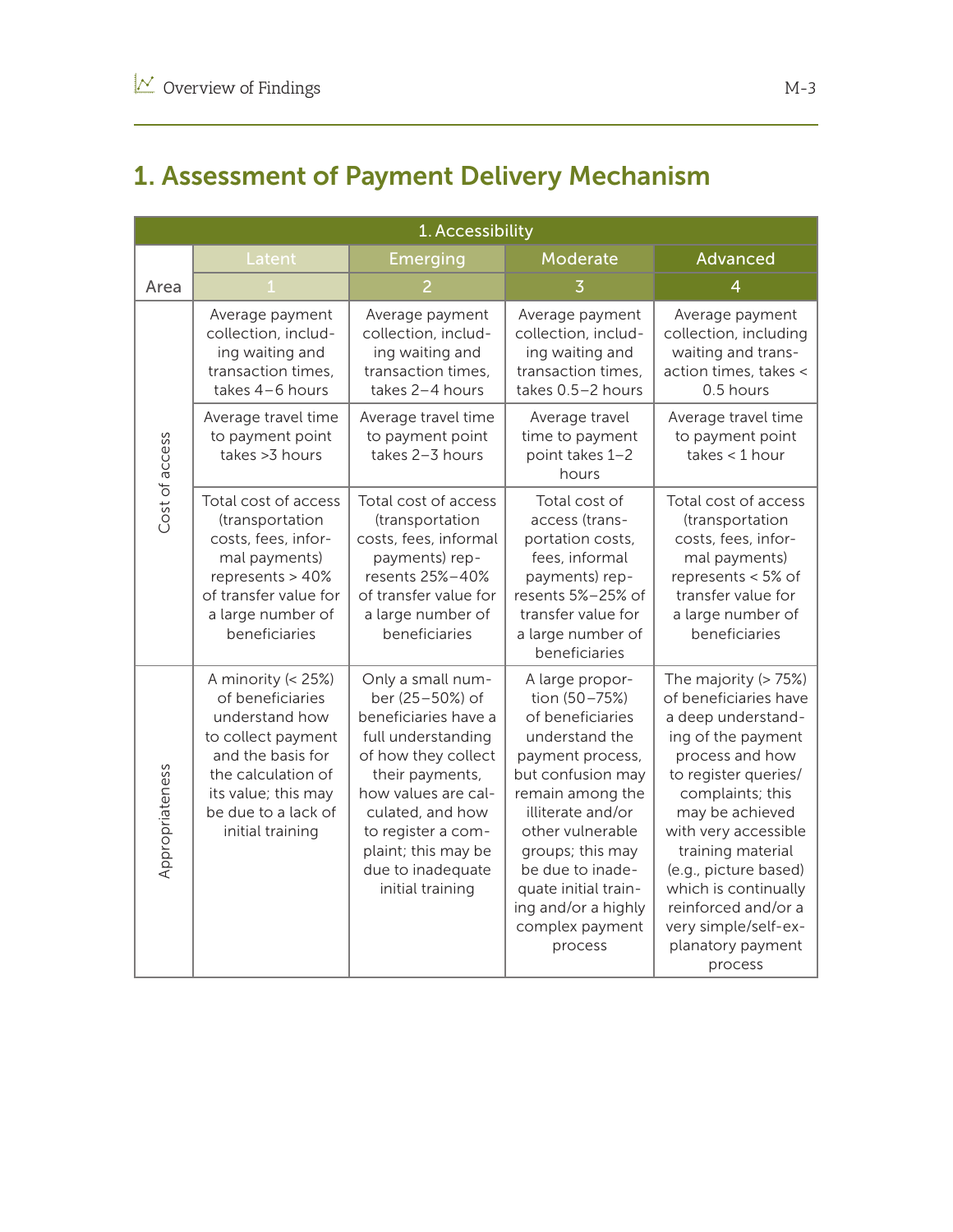|                    | 1. Accessibility                                                                                                                                                                                                                                |                                                                                                                                                                                                                                                 |                                                                                                                                                                                                                                                                                                                                         |                                                                                                                                                                                                                                                                                                                                                                                                                               |  |  |
|--------------------|-------------------------------------------------------------------------------------------------------------------------------------------------------------------------------------------------------------------------------------------------|-------------------------------------------------------------------------------------------------------------------------------------------------------------------------------------------------------------------------------------------------|-----------------------------------------------------------------------------------------------------------------------------------------------------------------------------------------------------------------------------------------------------------------------------------------------------------------------------------------|-------------------------------------------------------------------------------------------------------------------------------------------------------------------------------------------------------------------------------------------------------------------------------------------------------------------------------------------------------------------------------------------------------------------------------|--|--|
|                    | Latent                                                                                                                                                                                                                                          | Moderate<br>Emerging                                                                                                                                                                                                                            |                                                                                                                                                                                                                                                                                                                                         | Advanced                                                                                                                                                                                                                                                                                                                                                                                                                      |  |  |
| Area               |                                                                                                                                                                                                                                                 |                                                                                                                                                                                                                                                 |                                                                                                                                                                                                                                                                                                                                         | $\overline{4}$                                                                                                                                                                                                                                                                                                                                                                                                                |  |  |
| Appropriateness    | A minority (< 25%)<br>of beneficiaries un-<br>derstand when they<br>will receive their<br>next payment or<br>its value; this may<br>be due to no/poor<br>ongoing communi-<br>cation with benefi-<br>ciaries                                     | Only a small num-<br>ber (25-50%) of<br>beneficiaries know<br>when they will<br>receive their next<br>payment and its<br>value; this may be<br>due to ineffective<br>or very short notice<br>ongoing communi-<br>cation with benefi-<br>ciaries | A large proportion<br>(50-75%) of bene-<br>ficiaries know the<br>date of their next<br>payment well in<br>advance and also<br>understand what<br>its value will be                                                                                                                                                                      | The majority (> 75%)<br>of beneficiaries<br>know the date of<br>their next payment<br>well in advance and<br>know what the value<br>will be; if there are<br>any delays in pay-<br>ments, these are<br>clearly communi-<br>cated in advance to<br>beneficiaries                                                                                                                                                               |  |  |
|                    | No choice of<br>payment mecha-<br>nism; payments are<br>collected from one<br>type of place and at<br>one time                                                                                                                                  | No choice of pay-<br>ment mechanism,<br>but the program<br>aims to provide<br>choice in the short<br>to medium term;<br>payments are<br>collected from one<br>type of place but at<br>a range of times                                          | There may be a<br>variety of payment<br>mechanism, but<br>beneficiaries are<br>not clear about<br>how to choose<br>and the relative<br>merits of the<br>choices; payments<br>may be collected<br>from a range of<br>places at any time                                                                                                  | Beneficiaries are<br>able to select the<br>payment mecha-<br>nism based on their<br>informed choice; a<br>wide range of pay-<br>ment points are of-<br>fered, and payments<br>may be collected at<br>any time                                                                                                                                                                                                                 |  |  |
| Rights and dignity | Large numbers<br>of beneficiaries/<br>vulnerable groups<br>are excluded or<br>disadvantaged by<br>the payment mech-<br>anism; this may be<br>because an off-the-<br>shelf approach has<br>been used with no<br>beneficiary-cen-<br>tered design | Particular catego-<br>ries of beneficiaries<br>are excluded from<br>or disadvantaged<br>by the payment<br>mechanism; some<br>aspects payment<br>mechanism im-<br>plementation may<br>take some types of<br>beneficiaries into<br>account        | Small numbers of<br>beneficiaries/vul-<br>nerable groups are<br>excluded or dis-<br>advantaged by the<br>payment mecha-<br>nism; design and<br>implementation<br>of the payment<br>mechanism takes<br>some of the needs<br>of beneficiaries/<br>vulnerable groups<br>into account,<br>and this may be<br>through informal<br>mechanisms | No evidence of<br>vulnerable groups<br>being excluded or<br>disadvantaged by<br>the payment mech-<br>anism; this may be<br>because special<br>consideration was<br>given to the needs<br>of vulnerable groups<br>during design and<br>implementation;<br>formal, documented<br>procedures are in<br>place for dealing<br>with vulnerable<br>groups, e.g., a pro-<br>cess for nomination<br>of a proxy to collect<br>a payment |  |  |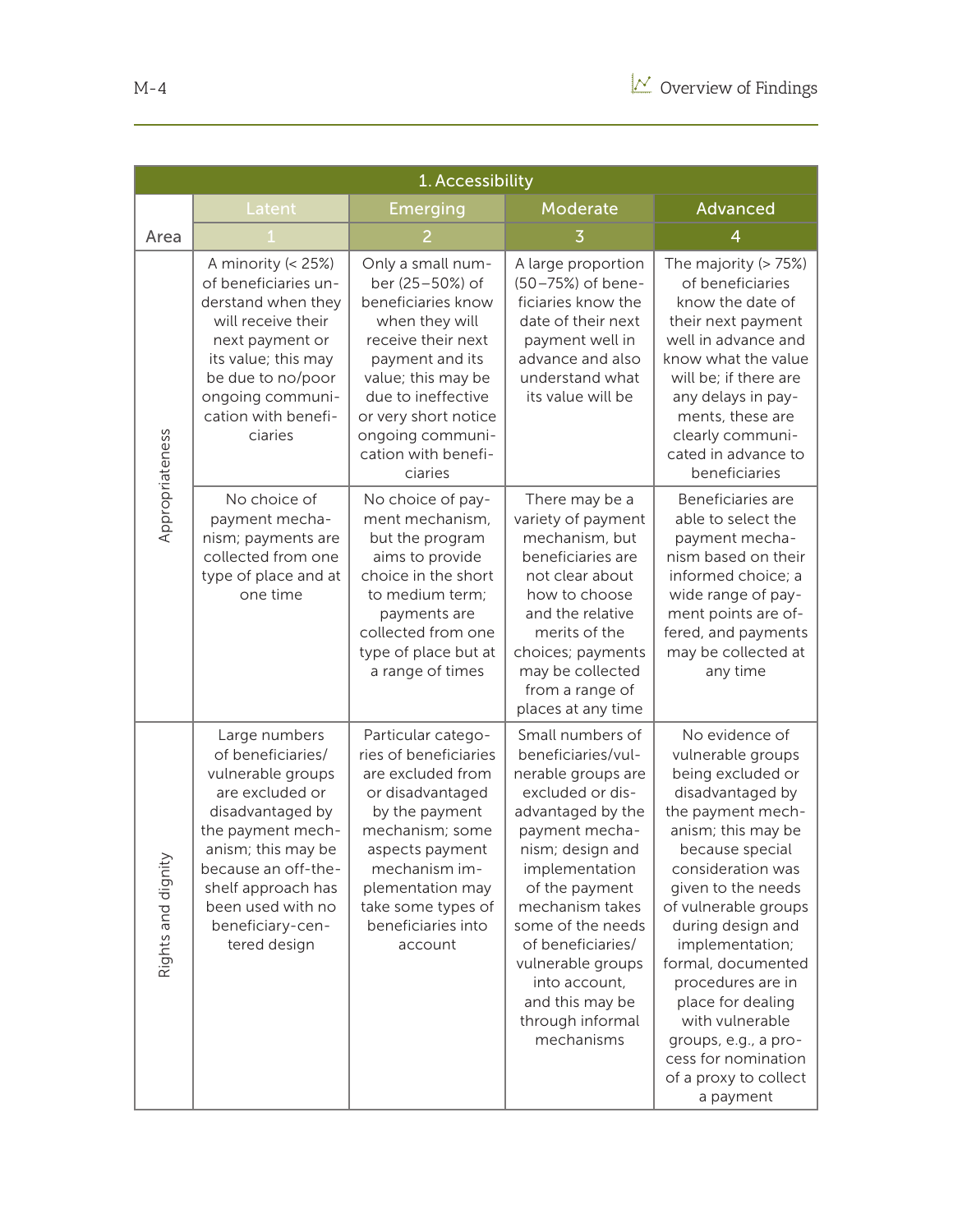|                    | 1. Accessibility                                                                                                                                                                                                                                                    |                                                                                                                                                                                                  |                                                                                                                                                                                                                                                                                                                                                         |                                                                                                                                                                                                                                                                                                                                                                                |  |
|--------------------|---------------------------------------------------------------------------------------------------------------------------------------------------------------------------------------------------------------------------------------------------------------------|--------------------------------------------------------------------------------------------------------------------------------------------------------------------------------------------------|---------------------------------------------------------------------------------------------------------------------------------------------------------------------------------------------------------------------------------------------------------------------------------------------------------------------------------------------------------|--------------------------------------------------------------------------------------------------------------------------------------------------------------------------------------------------------------------------------------------------------------------------------------------------------------------------------------------------------------------------------|--|
|                    | Latent                                                                                                                                                                                                                                                              | <b>Emerging</b>                                                                                                                                                                                  | Moderate                                                                                                                                                                                                                                                                                                                                                | Advanced                                                                                                                                                                                                                                                                                                                                                                       |  |
| Area               |                                                                                                                                                                                                                                                                     |                                                                                                                                                                                                  |                                                                                                                                                                                                                                                                                                                                                         | 4                                                                                                                                                                                                                                                                                                                                                                              |  |
| Rights and dignity | No complaints and<br>appeal mechanism<br>(grievance and re-<br>dress) or if there is<br>one, large numbers<br>of the beneficiaries<br>are unaware of its<br>existence or how to<br>access it                                                                        | There is a program<br>complaints and<br>appeals mechanism<br>but insufficient/<br>incomplete con-<br>sideration has been<br>given to payment<br>issues.                                          | The program and<br>PSP have com-<br>plaints and ap-<br>peals mechanisms.<br>Although there is<br>poor coordina-<br>tion/incomplete<br>coverage between<br>the two. Standard<br>types of issues<br>have been identi-<br>fied but timelines<br>may not have<br>been set for their<br>resolution Both<br>program and PSP<br>are clear about the<br>process | The complaints and<br>appeals process<br>clearly articulates/<br>reflects beneficia-<br>ries' rights, providing<br>accessible chan-<br>nels that are widely<br>known by beneficia-<br>ries. This is sup-<br>plemented by the<br>PSP's own process<br>for identifying and<br>resolving beneficiary<br>issues. Reporting of<br>issues is shared to<br>support coordina-<br>tion. |  |
|                    | Beneficiaries are<br>stigmatized by<br>using separate<br>payment infrastruc-<br>ture or through<br>payment at public<br>gatherings. Al-<br>though Mainstream<br>payment infrastruc-<br>ture, used by the<br>general population,<br>is available but is<br>not used. | Beneficiaries may<br>be stigmatized<br>by using separate<br>payment infrastruc-<br>ture Closed loop<br>payments infra-<br>structure is used<br>even though more<br>open systems are<br>available | The majority of<br>beneficiaries are<br>paid using stand-<br>alone payments<br>infrastructure<br>but some may<br>be provided with<br>access to main-<br>stream payments<br>infrastructure. For<br>example, through<br>a card and PIN.                                                                                                                   | Payments are deliv-<br>ered through private<br>transactions. Where<br>appropriate all ben-<br>eficiaries are able to<br>use mainstream pay-<br>ments infrastructure<br>to cash out or make<br>payments. There is<br>no stigma associ-<br>ated with using the<br>payment delivery<br>mechanism.                                                                                 |  |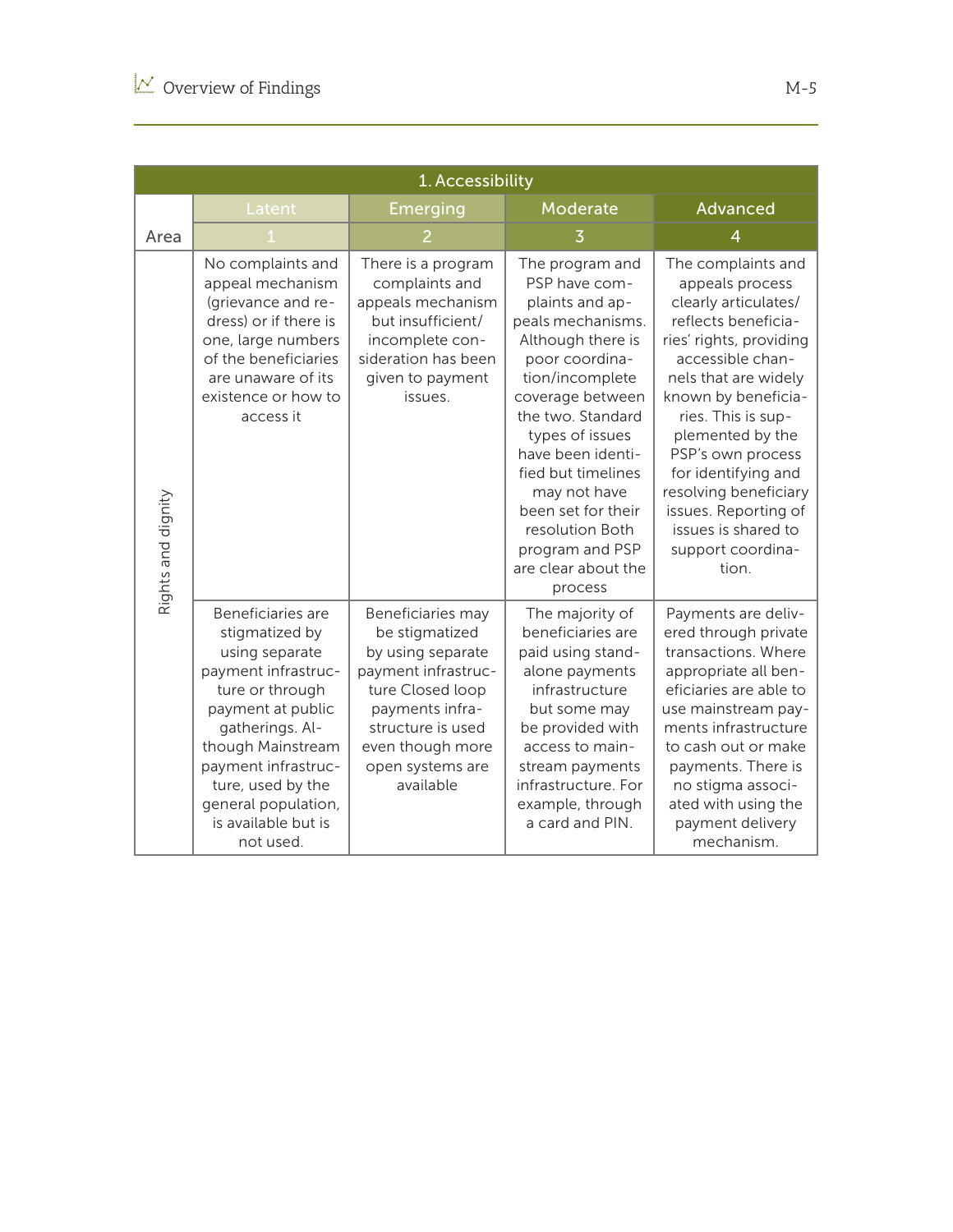|             | 2. Robustness                                                                                                                                         |                                                                                                                                                                               |                                                                                                                                                                                   |                                                                                                                                                                                  |  |  |
|-------------|-------------------------------------------------------------------------------------------------------------------------------------------------------|-------------------------------------------------------------------------------------------------------------------------------------------------------------------------------|-----------------------------------------------------------------------------------------------------------------------------------------------------------------------------------|----------------------------------------------------------------------------------------------------------------------------------------------------------------------------------|--|--|
|             | Latent                                                                                                                                                | Emerging                                                                                                                                                                      | Moderate                                                                                                                                                                          | Advanced                                                                                                                                                                         |  |  |
| Area        |                                                                                                                                                       |                                                                                                                                                                               |                                                                                                                                                                                   |                                                                                                                                                                                  |  |  |
|             | It is not clear how<br>long it takes to<br>secure upstream<br>funding; no process<br>mapping exercise<br>has been carried<br>out to determine<br>this | Broad understand-<br>ing of where delays<br>regularly occur<br>within the flow of<br>funds from gov-<br>ernment/donors,<br>although this may<br>not have been<br>written down | Detailed under-<br>standing of every<br>stage of funds flow;<br>this is written down,<br>but may be out of<br>date and may not<br>present a com-<br>plete and accurate<br>picture | Detailed written<br>list of every stage<br>of funds flow is<br>captured; this is<br>regularly reviewed<br>and updated to<br>ensure continued<br>accuracy                         |  |  |
|             | > 50% of expect-<br>ed disbursements<br>delayed over last 12<br>months                                                                                | 30-50% of expect-<br>ed disbursements<br>delayed over last 12<br>months                                                                                                       | 10-30% of expect-<br>ed disbursements<br>delayed over last 12<br>months                                                                                                           | <10% of expected<br>disbursements<br>delayed over last 12<br>months                                                                                                              |  |  |
| Reliability | No mitigation<br>measures taken to<br>reduce delays in<br>payments                                                                                    | Some local ad hoc<br>short-term miti-<br>gating measures<br>in place to reduce<br>delays in payments                                                                          | Sound mitigating<br>measures in place<br>to cover some, but<br>not all, areas/risks                                                                                               | Comprehensive<br>mitigating mea-<br>sures in place<br>based on regular,<br>systematic review<br>of risks; if there are<br>delays, cause is re-<br>viewed and process<br>improved |  |  |
|             | No schedule of<br>payments in place                                                                                                                   | There is a schedule<br>of payments, but<br>it is rarely met and<br>may not be widely<br>shared                                                                                | There is a schedule<br>of payments known<br>by most partici-<br>pants, although<br>there may be occa-<br>sional delays                                                            | Schedule of pay-<br>ments is clearly<br>communicated to<br>and understood by<br>all participants, and<br>payments are gen-<br>erally made without<br>delays                      |  |  |
|             | There may be dis-<br>incentives for the<br>PSP (and its agents)<br>to deliver payments<br>such as financial<br>loss associated with<br>delivery       | Business case for<br>the PSP is under<br>threat in the short<br>term due, e.g., to a<br>pending change in<br>regulation or a legal<br>opinion/case                            | There is currently<br>a business case for<br>the PSP delivering<br>payments, but<br>long-term busi-<br>ness case remains<br>unclear                                               | There is a strong<br>and continuing<br>business case for<br>the PSP, and thus<br>strong incentives to<br>deliver payments                                                        |  |  |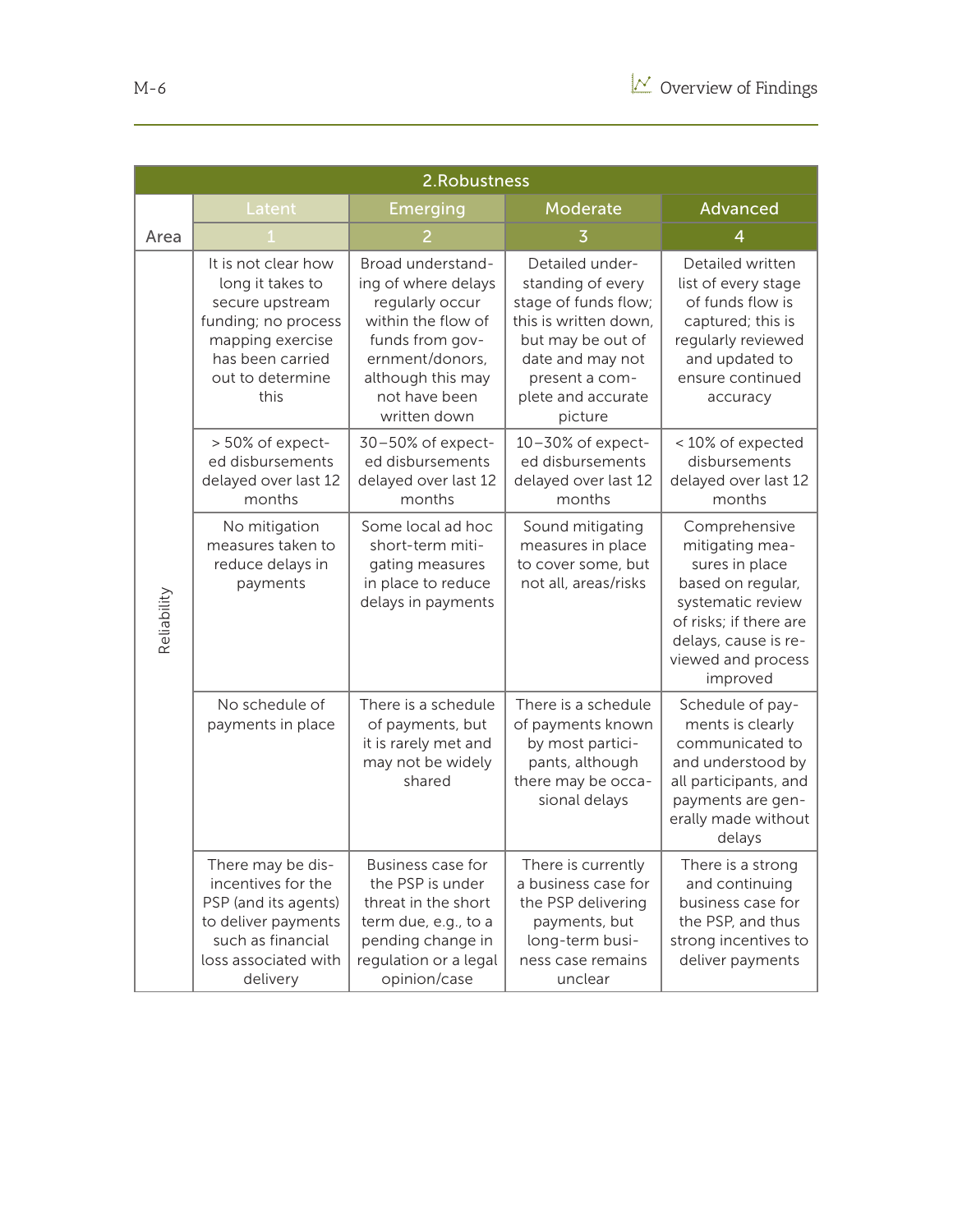|            | 2.Robustness                                                                                                                              |                                                                                                                                  |                                                                                                                                                               |                                                                                                                                                                                           |  |  |
|------------|-------------------------------------------------------------------------------------------------------------------------------------------|----------------------------------------------------------------------------------------------------------------------------------|---------------------------------------------------------------------------------------------------------------------------------------------------------------|-------------------------------------------------------------------------------------------------------------------------------------------------------------------------------------------|--|--|
|            | Latent                                                                                                                                    | Emerging                                                                                                                         | Moderate                                                                                                                                                      | Advanced                                                                                                                                                                                  |  |  |
| Area       |                                                                                                                                           |                                                                                                                                  |                                                                                                                                                               |                                                                                                                                                                                           |  |  |
|            | No written proce-<br>dures, guidelines,<br>or rules concerning<br>payment delivery                                                        | Weak or incomplete<br>written procedures;<br>some overlapping/<br>incomplete roles<br>and responsibilities                       | Adequate written<br>procedures, but lit-<br>tle regard for them<br>by implementing<br>officers and some<br>confusion about<br>roles and responsi-<br>bilities | Strong and com-<br>prehensive written<br>records adhered to<br>by majority of staff,<br>who have clear<br>roles and respon-<br>sibilities; clear<br>service-level agree-<br>ment with PSP |  |  |
| Governance | No monitoring and<br>evaluation (M&E) of<br>payment process                                                                               | M&E irregular and<br>incomplete/weak                                                                                             | Regular schedule<br>of (internal) M&E<br>there may be some<br>areas not covered                                                                               | Regular schedule<br>of comprehensive<br>(independent) M&E                                                                                                                                 |  |  |
|            | No review and<br>adjustment of pay-<br>ment procedures                                                                                    | Changes to proce-<br>dures very difficult<br>to enact                                                                            | Ad hoc adjustment<br>of procedures                                                                                                                            | Procedures regu-<br>larly reviewed and<br>strengthened based<br>on evidence, usual-<br>ly from M&E reports                                                                                |  |  |
|            | Weak reporting on<br>payments; inaccu-<br>rate/slow summary<br>information                                                                | Summary reporting<br>accurate, but may<br>take time and signifi-<br>cant effort to gather                                        | Detailed transac-<br>tion-level reporting<br>is available but with<br>a delay                                                                                 | Real-time reporting<br>at the individual<br>transaction level is<br>available                                                                                                             |  |  |
|            | Weak systems with<br>high risk of loses<br>due to fraud or<br>robbery                                                                     | Incomplete sys-<br>tems are in place to<br>control loses due to<br>fraud or robbery                                              | Strong and ef-<br>fective anti-fraud<br>controls were<br>initially implement-<br>ed, but these have<br>not been checked<br>with fiduciary risk<br>assessment  | Strong and ef-<br>fective anti-fraud<br>controls exist, and<br>their effectiveness<br>is regularly tested;<br>controls may be ad-<br>justed according to<br>their effectiveness           |  |  |
| Security   | Manual payment<br>authentication;<br>e.g., payment made<br>to beneficiary on<br>provision of ink<br>fingerprint and/or<br>program ID card | E-payment<br>one-factor authen-<br>tication; e.g., enter-<br>ing an ID/account<br>number                                         | Electronic two-fac-<br>tor authentication<br>but with implemen-<br>tation weaknesses<br>(e.g., beneficiaries do<br>not enter own PIN,<br>or PIN not unique)   | Electronic two-fac-<br>tor authentication                                                                                                                                                 |  |  |
|            | No security sur-<br>rounding creation<br>and transmission of<br>payroll; high risk of<br>manual error/delib-<br>erate changes             | MIS creates payroll<br>which is exported to<br>Excel and emailed<br>to PSP; risk of de-<br>liberate changes to<br>payroll exists | MIS creates pay-<br>roll with checks to<br>ensure data quality,<br>and a secure file is<br>transmitted to PSP                                                 | Straight through<br>processing                                                                                                                                                            |  |  |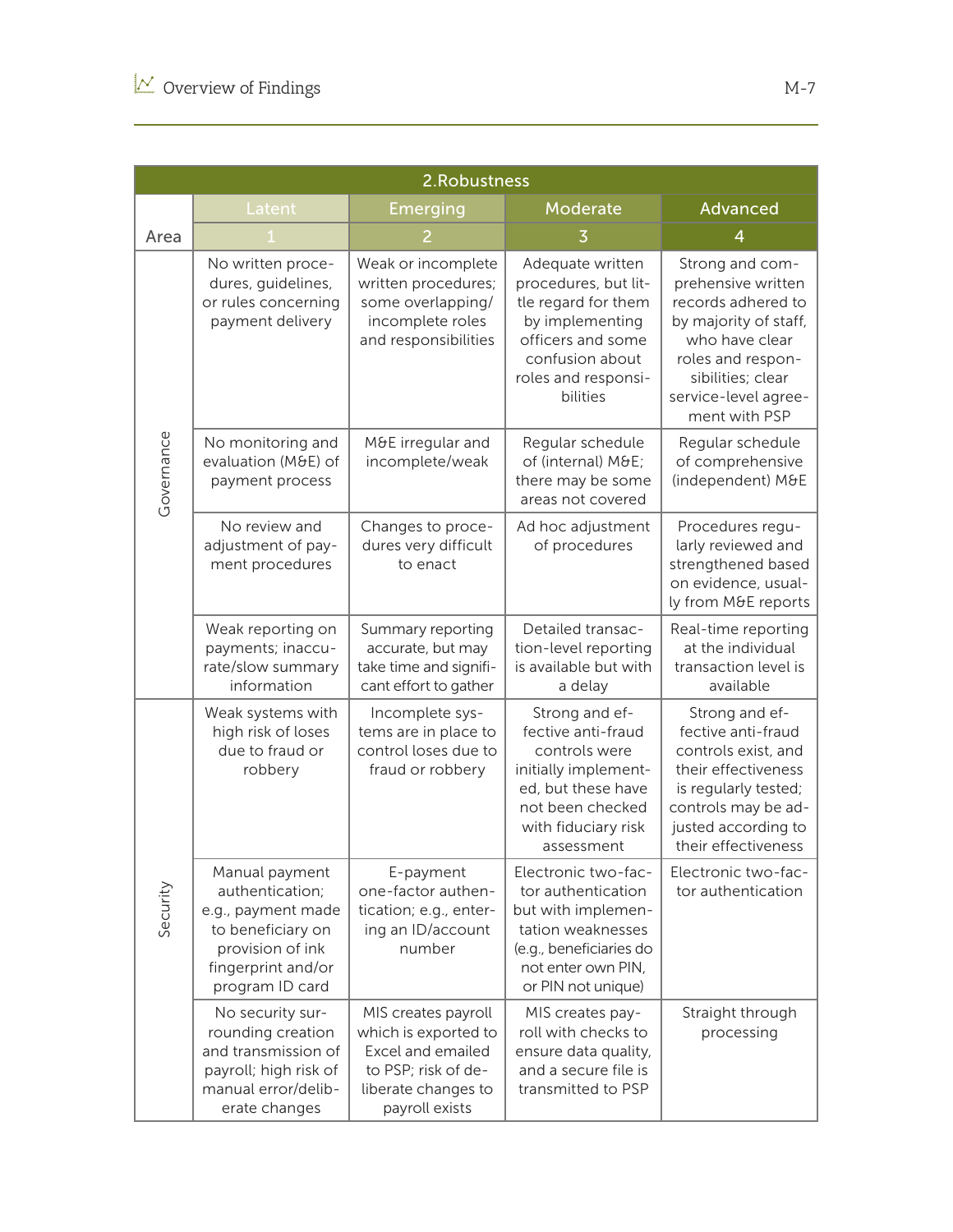|                     | 3. Integration                                                                                                          |                                                                                                                                                                                                                       |                                                                                                                                                                                                               |                                                                                                                                                                                                                                                          |  |
|---------------------|-------------------------------------------------------------------------------------------------------------------------|-----------------------------------------------------------------------------------------------------------------------------------------------------------------------------------------------------------------------|---------------------------------------------------------------------------------------------------------------------------------------------------------------------------------------------------------------|----------------------------------------------------------------------------------------------------------------------------------------------------------------------------------------------------------------------------------------------------------|--|
|                     | Latent                                                                                                                  | Emerging                                                                                                                                                                                                              | Moderate                                                                                                                                                                                                      | Advanced                                                                                                                                                                                                                                                 |  |
| Area                |                                                                                                                         |                                                                                                                                                                                                                       |                                                                                                                                                                                                               |                                                                                                                                                                                                                                                          |  |
|                     | Physical cash-out<br>of 100% of benefit<br>is the only option;<br>e.g., payment of<br>physical cash by<br>program staff | A store of value<br>is provided that<br>allows for partial<br>withdrawals; e.g.,<br>prepaid card                                                                                                                      | A transaction<br>account is provid-<br>ed, although with<br>restrictions on its<br>use; e.g., no addi-<br>tional deposits can<br>be made, funds<br>must be withdrawn<br>within a specific<br>time period      | A fully functioning<br>transaction account<br>is provided; addi-<br>tional deposits can<br>be made by the<br>customer and any<br>other payer na-<br>tionally or interna-<br>tionally; amount of<br>payment may vary                                      |  |
| Financial inclusion | No other financial<br>services available                                                                                | A safe store of<br>value allows partial<br>withdrawals and<br>thus enables saving<br>of part of a benefi-<br>ciary's transfer                                                                                         | A transaction<br>account allows for<br>partial withdraw-<br>als and additional<br>savings                                                                                                                     | Other financial ser-<br>vices are accessible<br>through the trans-<br>action account/PSP<br>beyond savings;<br>e.g., microcredit,<br>insurance                                                                                                           |  |
|                     | No interventions<br>provided to en-<br>courage/support<br>access/use of ap-<br>propriate financial<br>services          | A basic program of<br>financial education<br>for beneficiaries is<br>provided; this may<br>not be well tailored<br>to the needs of<br>beneficiaries and<br>may leave them at<br>risk from unscrupu-<br>lous providers | A comprehensive<br>program of finan-<br>cial education is<br>provided to ben-<br>eficiaries; other<br>interventions may<br>encourage savings<br>behavior (e.g., seed<br>account, matched<br>savings, lottery) | A range of inter-<br>linked interventions<br>are employed to<br>ensure financially<br>capable beneficia-<br>ries are deliberately<br>linked to appro-<br>priate financial<br>services; this may<br>be part of a scheme<br>to support their<br>graduation |  |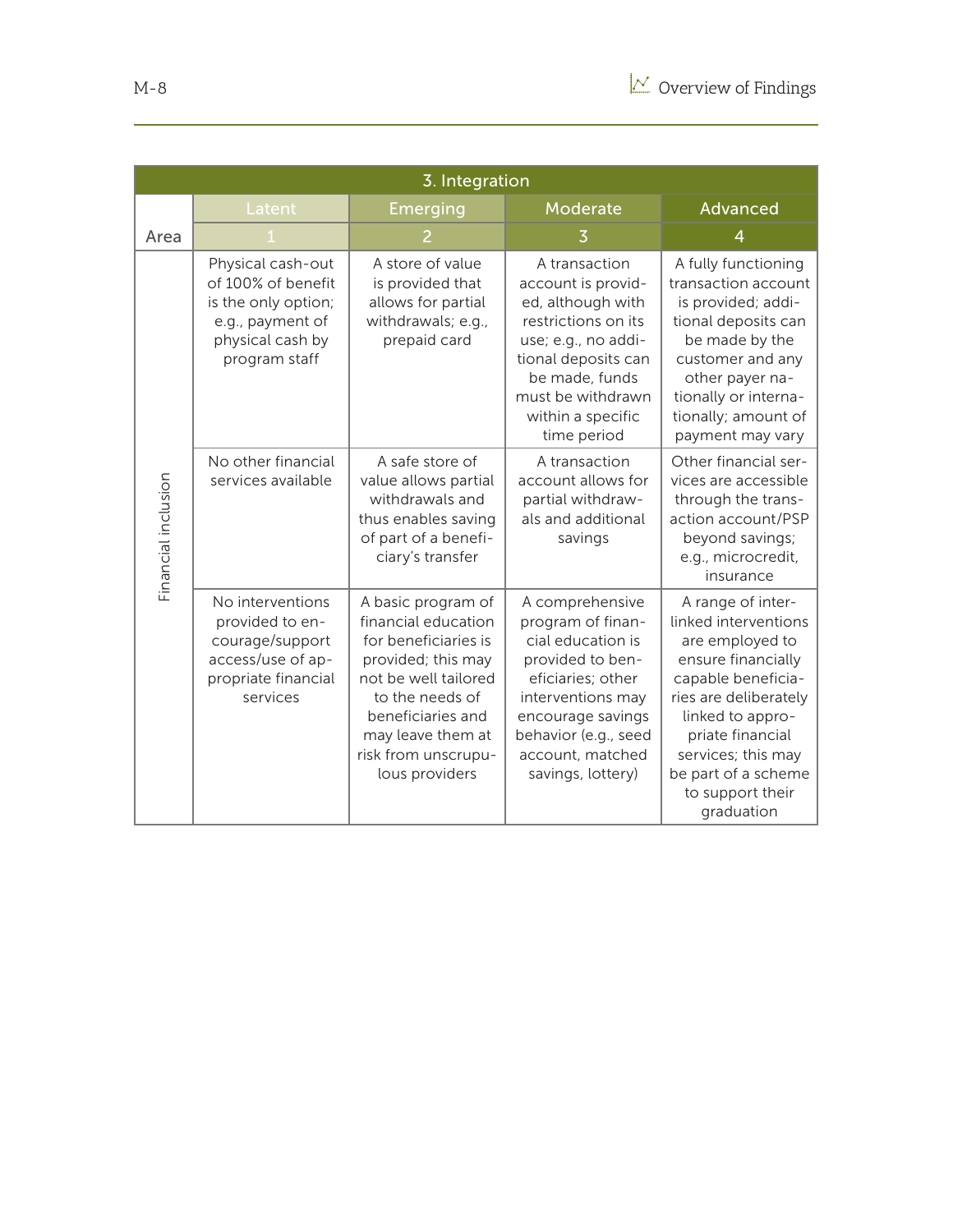|                           | 3. Integration                                                                                                                                                                                                                         |                                                                                                                                                                                 |                                                                                                                                                                                                                                                                                                  |                                                                                                                                                                                                                                                                                                                                                                                                                                                                                                                                                                                                                                                      |  |
|---------------------------|----------------------------------------------------------------------------------------------------------------------------------------------------------------------------------------------------------------------------------------|---------------------------------------------------------------------------------------------------------------------------------------------------------------------------------|--------------------------------------------------------------------------------------------------------------------------------------------------------------------------------------------------------------------------------------------------------------------------------------------------|------------------------------------------------------------------------------------------------------------------------------------------------------------------------------------------------------------------------------------------------------------------------------------------------------------------------------------------------------------------------------------------------------------------------------------------------------------------------------------------------------------------------------------------------------------------------------------------------------------------------------------------------------|--|
|                           | <u>Latent</u>                                                                                                                                                                                                                          | Emerging                                                                                                                                                                        | Moderate                                                                                                                                                                                                                                                                                         | Advanced                                                                                                                                                                                                                                                                                                                                                                                                                                                                                                                                                                                                                                             |  |
| Area                      |                                                                                                                                                                                                                                        |                                                                                                                                                                                 |                                                                                                                                                                                                                                                                                                  | 4                                                                                                                                                                                                                                                                                                                                                                                                                                                                                                                                                                                                                                                    |  |
| Coordination <sup>a</sup> | Fragmentation by<br>default not design;<br>different SP pro-<br>grams have differ-<br>ent mechanisms,<br>providers, con-<br>tracts, quality, pric-<br>es; there are no or<br>limited mechanisms<br>in place to support<br>coordination | Coordination on<br>payment strategy<br>between a small<br>number of pro-<br>grams exists, may-<br>be between those<br>within the same de-<br>partment, ministry,<br>or province | Coordination on<br>payment strategy<br>between a majority<br>of programs exists,<br>maybe between<br>those within the<br>same department,<br>ministry, or prov-<br>ince; there may<br>be coordination<br>on continuous<br>programs, but no<br>planning to accom-<br>modate emergency<br>payments | Regular review by<br>relevant institutions<br>regarding payments<br>between all pro-<br>grams; deliberate<br>choices are made;<br>the same criteria<br>may be used to<br>make decisions,<br>but with different<br>weights according<br>to program specif-<br>ics to ensure con-<br>sideration is given<br>to any trade-offs;<br>multiple provid-<br>ers, channels, and<br>instruments may be<br>used, or multiple<br>programs may pay<br>to the same trans-<br>action account; the<br>payment mech-<br>anisms used can<br>accommodate<br>varying payments<br>including payments<br>from multiple<br>payers and occa-<br>sional emergency<br>payments |  |
|                           | No common ID<br>across SP programs                                                                                                                                                                                                     | Some programs<br>share ID                                                                                                                                                       | Majority of pro-<br>grams share ID                                                                                                                                                                                                                                                               | Common ID pro-<br>viding access to<br>multiple programs                                                                                                                                                                                                                                                                                                                                                                                                                                                                                                                                                                                              |  |

a. This concerns the program under review and its relationship to other programs in the SP system.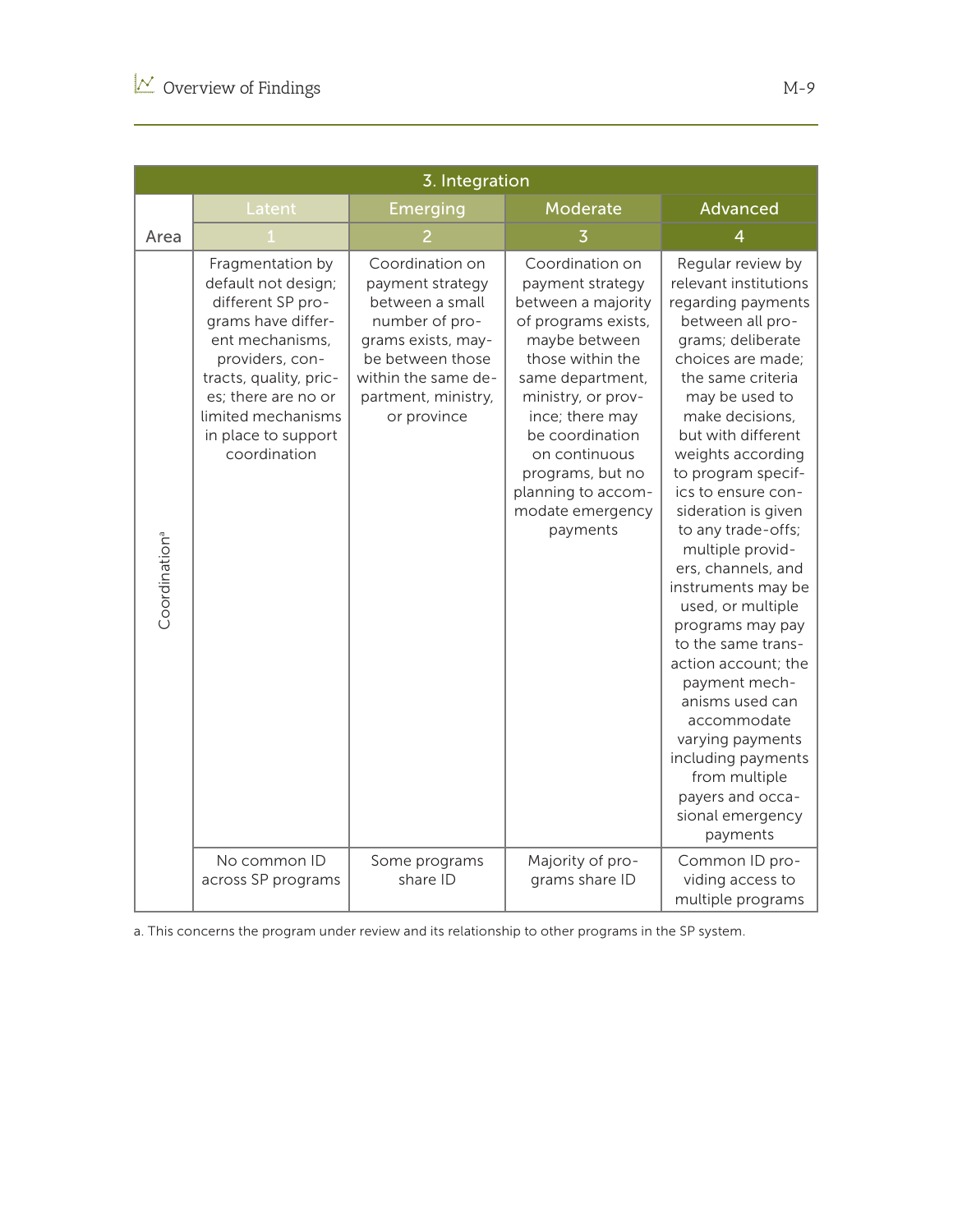### 2. Supporting Environment for SP Payments

| 1. Financial sector                                                                                                                |                                                                                                                                         |                                                                                                                                               |                                                                                                                                                                                                                                                       |                                                                                                                                                                                                                                                        |  |
|------------------------------------------------------------------------------------------------------------------------------------|-----------------------------------------------------------------------------------------------------------------------------------------|-----------------------------------------------------------------------------------------------------------------------------------------------|-------------------------------------------------------------------------------------------------------------------------------------------------------------------------------------------------------------------------------------------------------|--------------------------------------------------------------------------------------------------------------------------------------------------------------------------------------------------------------------------------------------------------|--|
|                                                                                                                                    | <b>Less</b>                                                                                                                             |                                                                                                                                               | <b>A</b> 1999                                                                                                                                                                                                                                         | More                                                                                                                                                                                                                                                   |  |
| Area                                                                                                                               |                                                                                                                                         | $\overline{2}$                                                                                                                                | $\overline{3}$                                                                                                                                                                                                                                        | 4                                                                                                                                                                                                                                                      |  |
| Financial<br>institutions                                                                                                          | Financial<br>institutions<br>focus on<br>higher-income<br>individuals<br>and corporate<br>business;<br>thus, very few<br>potential PSPs | Financial<br>institutions<br>offer a small<br>number of<br>products that<br>may be used by<br>the poor; thus,<br>few potential<br><b>PSPs</b> | Large financial<br>institutions offer<br>services to the<br>poor nationally,<br>although the<br>extent and<br>quality of these<br>services may not<br>be sufficient to<br>demand from the<br>poorest; thus, a<br>choice of PSPs, but<br>weak products | Large variety<br>of financial<br>institutions<br>operating in<br>a competitive<br>market, some<br>with direct<br>experience of<br>delivering social<br>cash transfers;<br>thus, good<br>choice of PSPs<br>with appropriate<br>products for the<br>poor |  |
| Financial access<br>points (physical<br>locations where<br>customers<br>can access<br>financial services<br>including<br>payments) | Financial<br>services<br>infrastructure<br>concentrated<br>in urban areas;<br>banking beyond<br>the branch very<br>limited              | Financial<br>services<br>delivered<br>outside of the<br>capital and<br>large cities                                                           | Only smaller,<br>less formal<br>institutions such<br>as microfinance<br>institutions and<br>SACCOs/credit<br>unions operate in<br>rural areas                                                                                                         | Multiple channels<br>of delivery<br>used to ensure<br>national coverage                                                                                                                                                                                |  |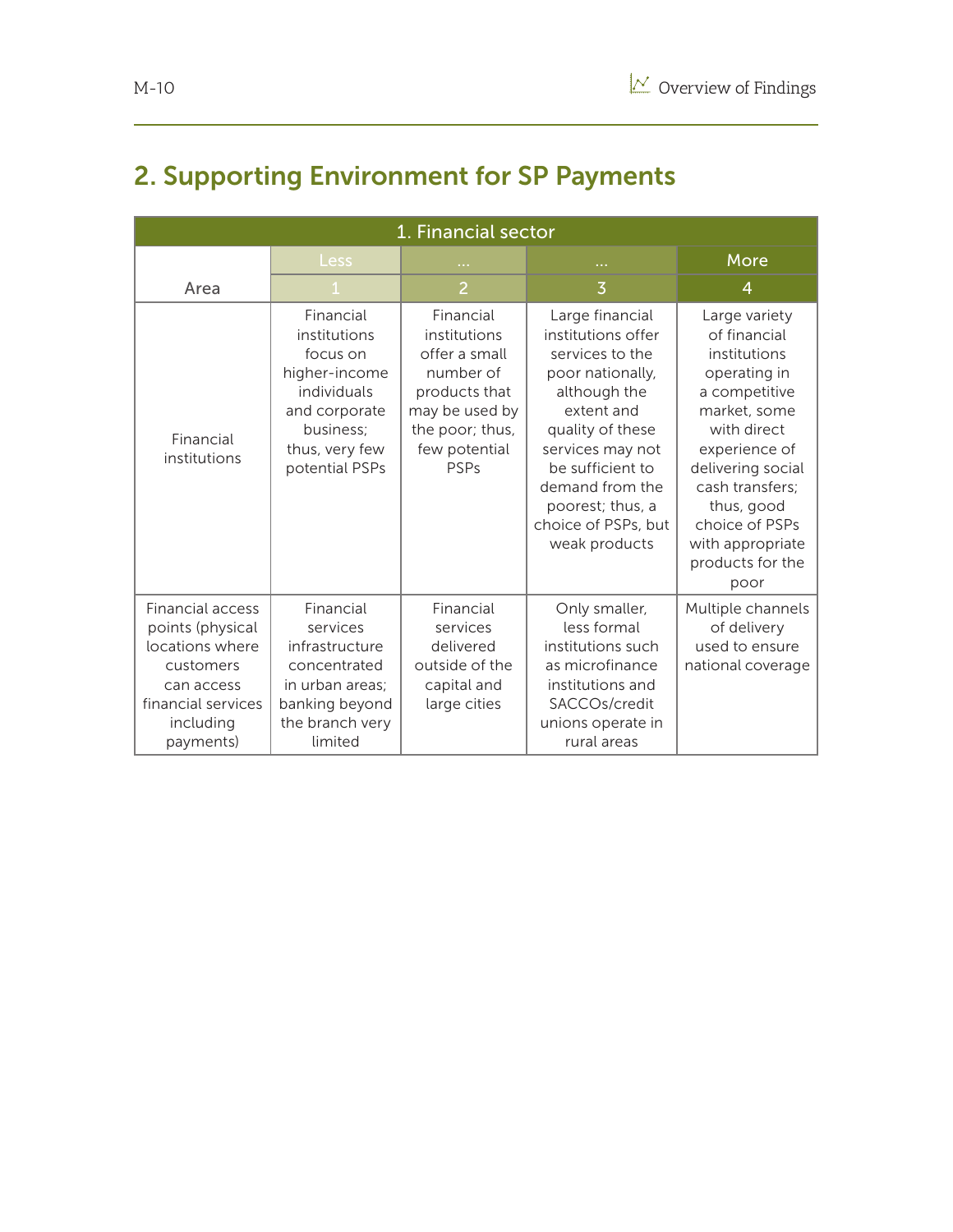| 2. Policy, Legislation, and Regulations            |                                                                                                                                  |                                                                                                                                |                                                                                                                                                                                                                                 |                                                                                                                                                                                       |  |
|----------------------------------------------------|----------------------------------------------------------------------------------------------------------------------------------|--------------------------------------------------------------------------------------------------------------------------------|---------------------------------------------------------------------------------------------------------------------------------------------------------------------------------------------------------------------------------|---------------------------------------------------------------------------------------------------------------------------------------------------------------------------------------|--|
|                                                    | Less                                                                                                                             |                                                                                                                                |                                                                                                                                                                                                                                 | More                                                                                                                                                                                  |  |
| Area                                               |                                                                                                                                  | $\overline{2}$                                                                                                                 | $\overline{3}$                                                                                                                                                                                                                  | 4                                                                                                                                                                                     |  |
| Rules on the<br>use of agents by<br>banks/nonbanks | Banks are not<br>allowed to use<br>agents to deliver<br>financial services                                                       | Rules on<br>agency are<br>pending and<br>will permit the<br>use of agents<br>by banks                                          | Rules on agency<br>exist that permit<br>their use by banks<br>for deposits<br>and payments,<br>a level playing<br>field for banks<br>and nonbanks is<br>lacking                                                                 | Rules on<br>agency exist<br>that permit their<br>use by banks<br>for deposits,<br>payments,<br>and account<br>opening; there<br>is a level playing<br>field for banks<br>and nonbanks |  |
| Know your<br>customer (KYC)<br>requirements        | <b>Strict</b><br>requirements<br>mandated by<br>regulator and<br>internal rules in<br>banks are even<br>more restrictive         | <b>Strict</b><br>requirements<br>mandated by<br>regulator and<br>followed by<br>banks as is                                    | <b>Strict</b><br>requirements, but<br>some relaxation<br>of requirements<br>has been granted<br>on a case-by-case<br>basis                                                                                                      | Modified/tiered<br>requirements<br>on low-value<br>accounts,<br>facilitating<br>access by<br>low-income<br>individuals                                                                |  |
| E-money<br>guidelines                              | No e-money<br>legal/regulatory<br>measures have<br>been enacted<br>or pending;<br>nonbank<br>e-money<br>issuance is<br>forbidden | Banks/<br>nonbanks<br>are offering<br>e-money,<br>but there are<br>no legal and<br>regulatory<br>measures<br>governing<br>them | Legal/regulatory<br>measures allowing<br>e-money issuance<br>by banks/<br>nonbanks have<br>been drafted<br>but are pending<br>approval; banks<br>and nonbanks are<br>allowed to offer<br>e-money on a<br>cases-by-case<br>basis | Formal rules<br>allow e-money<br>issuance by<br>banks and<br>nonbanks, and<br>there is a level<br>playing field                                                                       |  |
| Basic bank<br>accounts                             | No provision<br>of basic bank<br>accounts in the<br>market                                                                       | Some banks<br>offer basic<br>bank accounts<br>suitable for<br>low-income<br>customers                                          | Regulator/bankers'<br>association<br>defines basic bank<br>accounts, but the<br>product is not<br>well supported<br>by banks and/or<br>not appropriate<br>for low-income<br>customers                                           | A basic bank<br>account is<br>defined; the<br>product is readily<br>available from<br>banks and meets<br>the basic needs<br>of low-income<br>customers                                |  |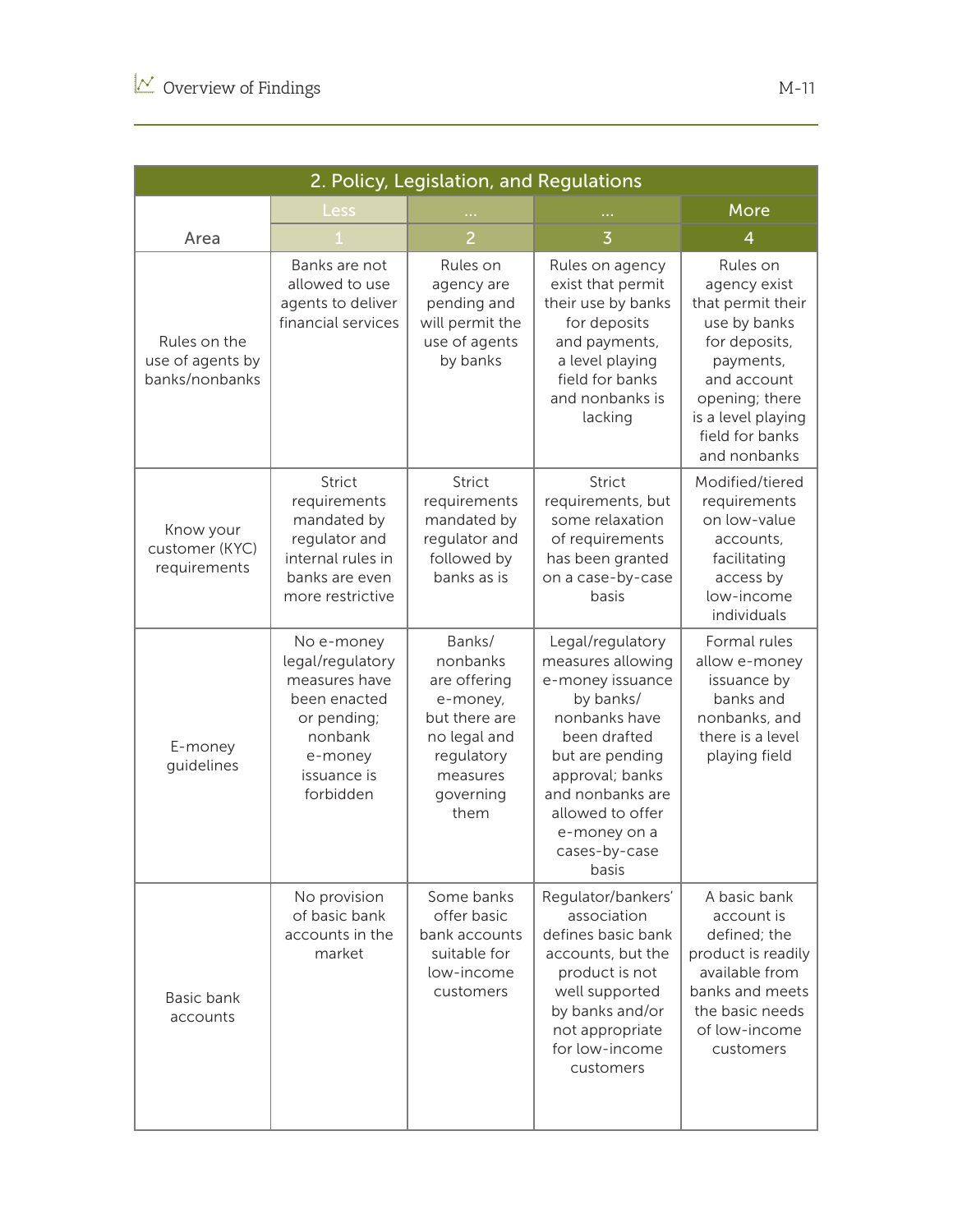|                        | 2. Policy, Legislation, and Regulations                                                                                                               |                                                                                                                                                |                                                                                                            |                                                                                                                                                                                                                                                                                                                                                           |  |  |  |
|------------------------|-------------------------------------------------------------------------------------------------------------------------------------------------------|------------------------------------------------------------------------------------------------------------------------------------------------|------------------------------------------------------------------------------------------------------------|-----------------------------------------------------------------------------------------------------------------------------------------------------------------------------------------------------------------------------------------------------------------------------------------------------------------------------------------------------------|--|--|--|
|                        | Less                                                                                                                                                  |                                                                                                                                                |                                                                                                            | More                                                                                                                                                                                                                                                                                                                                                      |  |  |  |
| Area                   |                                                                                                                                                       | $\overline{2}$                                                                                                                                 | $\overline{3}$                                                                                             | 4                                                                                                                                                                                                                                                                                                                                                         |  |  |  |
|                        | Adults (% age<br>15+) belonging<br>to the poorest<br>40% with<br>accounts Findex<br>1st quartile <sup>a</sup>                                         | Adults (% age<br>15+) belonging<br>to the poorest<br>40% with<br>accounts<br>Findex 2nd<br>quartile <sup>a</sup>                               | Adults (% age 15+)<br>belonging to the<br>poorest 40% with<br>accounts Findex<br>3rd quartile <sup>a</sup> | Adults (% age<br>15+) belonging<br>to the poorest<br>40% with<br>accounts Findex<br>4th quartile <sup>a</sup>                                                                                                                                                                                                                                             |  |  |  |
| Financial<br>inclusion | No clear<br>government<br>commitment<br>to financial<br>inclusion                                                                                     | Discussion<br>under way<br>on financial<br>inclusion<br>strategy, with<br>some draft<br>strategy and<br>commitments<br>actively<br>deliberated | National financial<br>inclusion strategy/<br>policy finalized<br>with clear<br>implementation<br>plan      | Strong<br>commitment<br>to financial<br>inclusion with<br>corresponding<br>policies,<br>practice, and<br>clear emphasis<br>on transaction<br>account and<br>recipients of<br>social benefit<br>transfers<br>(e.g., Alliance<br>for Financial<br>Inclusion<br>member with<br>Maya declaration<br>commitments;<br>public<br>announcement<br>of commitments) |  |  |  |
| Procurement            | Procurement<br>rules/regulation<br>undermine<br>realization of<br>government-<br>to-person (G2P)<br>strategy and SP<br>strategy/program<br>objectives | Procurement<br>rules/regulation<br>currently<br>neutral, but<br>changes are<br>pending that<br>may be more<br>negative                         | Procurement<br>rules/regulation<br>neutral                                                                 | Procurement<br>rules/regulation<br>support the<br>selection of PSPs<br>in accordance<br>with G2P<br>strategy and SP<br>strategy/program<br>objectives                                                                                                                                                                                                     |  |  |  |

a. The 2014 Global Findex database defines account ownership as having an account either at a financial institution (e.g., a bank, SACCO/credit union, or microfinance institution) or through a mobile money provider to use mobile phone–based services to pay bills or send/receive money.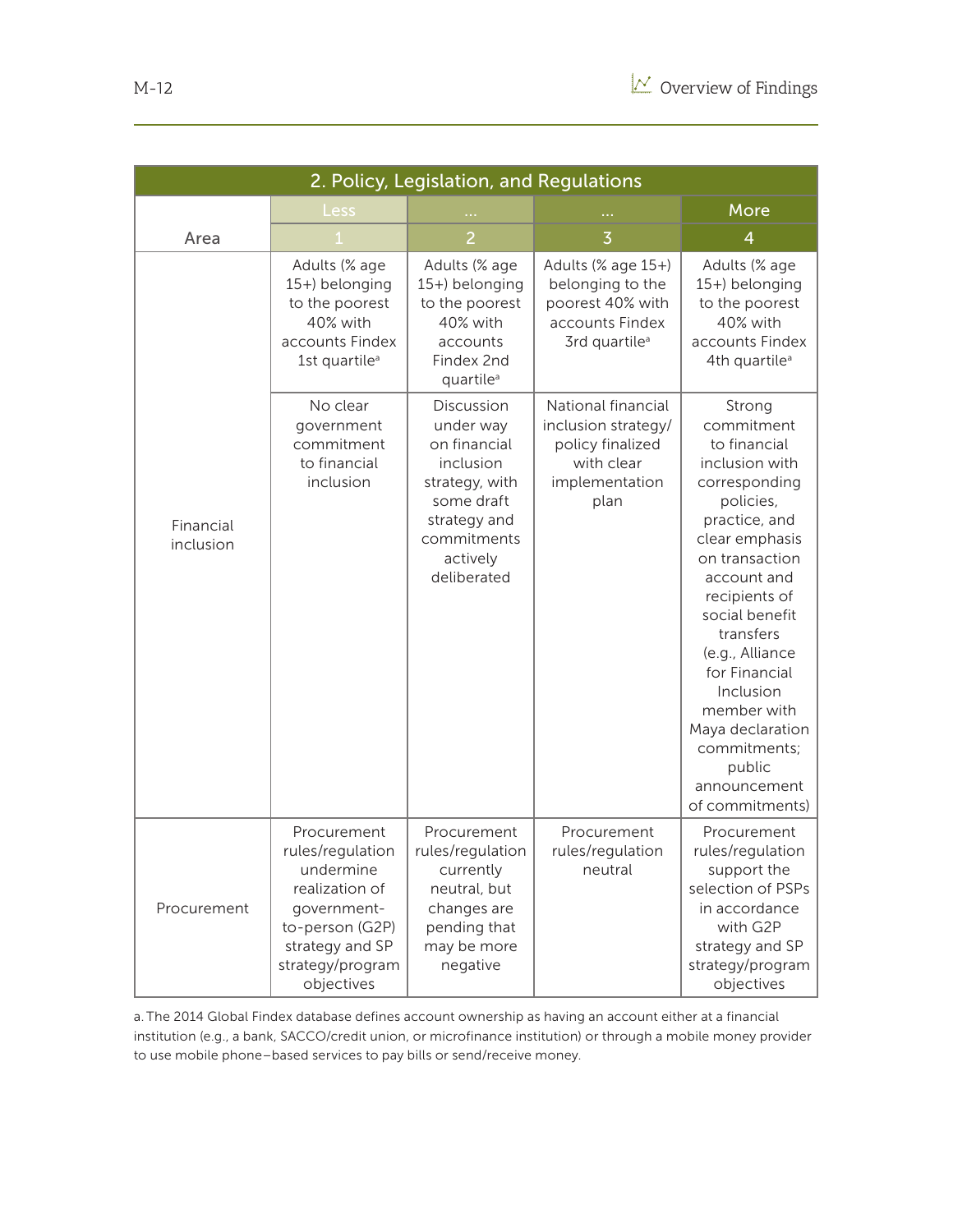| 2. Policy, Legislation, and Regulations                                                                                  |                                 |                                                                                                                      |                                                                                                                                                                                                                                                                       |                                                                                                                                                                                         |  |  |
|--------------------------------------------------------------------------------------------------------------------------|---------------------------------|----------------------------------------------------------------------------------------------------------------------|-----------------------------------------------------------------------------------------------------------------------------------------------------------------------------------------------------------------------------------------------------------------------|-----------------------------------------------------------------------------------------------------------------------------------------------------------------------------------------|--|--|
|                                                                                                                          | Less,                           | <b>ALC UNI</b>                                                                                                       | <b>111</b>                                                                                                                                                                                                                                                            | More                                                                                                                                                                                    |  |  |
| Area                                                                                                                     |                                 | 2                                                                                                                    | 3                                                                                                                                                                                                                                                                     | 4                                                                                                                                                                                       |  |  |
| Government<br>payments<br>framework<br>(legislation,<br>regulations,<br>rules, systems,<br>procedures, and<br>processes) | No specific<br>framework exists | Framework<br>exists, but it is<br>not integrated<br>(some rules<br>may conflict<br>with others) or<br>widely adopted | Very specific<br>and detailed<br>framework exists<br>and is widely<br>adopted, but<br>its restrictions<br>potentially hinder<br>innovation and<br>efficiency (e.g.,<br>permit only<br>certain payment<br>instruments or<br>PSPs to deliver<br>government<br>payments) | Very specific<br>and detailed<br>framework<br>exists, is widely<br>adopted, does<br>not hinder<br>innovation and<br>efficiency, and<br>explicitly covers<br>the needs of SP<br>programs |  |  |

| 3. National Identification System |                                          |                                                                                                                  |                                                                                                                                                       |                                                                                                                                                                                  |  |
|-----------------------------------|------------------------------------------|------------------------------------------------------------------------------------------------------------------|-------------------------------------------------------------------------------------------------------------------------------------------------------|----------------------------------------------------------------------------------------------------------------------------------------------------------------------------------|--|
|                                   | <b>Less</b>                              | <b>ALC UNIT</b>                                                                                                  | <b>COL</b>                                                                                                                                            | <b>More</b>                                                                                                                                                                      |  |
| Area                              |                                          | $\overline{2}$                                                                                                   | 3                                                                                                                                                     | 4                                                                                                                                                                                |  |
| National ID                       | No national<br>or equivalent<br>photo ID | Low level<br>$(< 60\%)$ of<br>national ID<br>ownership;<br>evidence of<br>exclusion<br>of poor and<br>vulnerable | Low level $(< 60\%)$<br>of national ID<br>ownership, but<br>deliberate policy<br>of extending<br>ownership levels;<br>unique ID numbers<br>nationally | High level of<br>national ID<br>ownership;<br>central registry<br>electronically<br>accessible to<br>SP ministry and<br>relevant PSPs for<br>real-time inquiry<br>and validation |  |

| 4. Mobile Network Coverage |                                             |                                                  |                                            |                                                                                                           |  |  |  |  |  |  |
|----------------------------|---------------------------------------------|--------------------------------------------------|--------------------------------------------|-----------------------------------------------------------------------------------------------------------|--|--|--|--|--|--|
|                            | <b>Less</b>                                 | <b>ALC UNIT</b>                                  | <b>ALC UNIT</b>                            | More                                                                                                      |  |  |  |  |  |  |
| Area                       |                                             |                                                  |                                            | 4                                                                                                         |  |  |  |  |  |  |
| Mobile network<br>coverage | $> 50\%$ of the<br>population is<br>covered | $50\% - 69\%$ of<br>the population<br>is covered | 70%-90% of the<br>population is<br>covered | $>90\%$ of the<br>population is<br>covered and<br>quality of service<br>is reliable across<br>the country |  |  |  |  |  |  |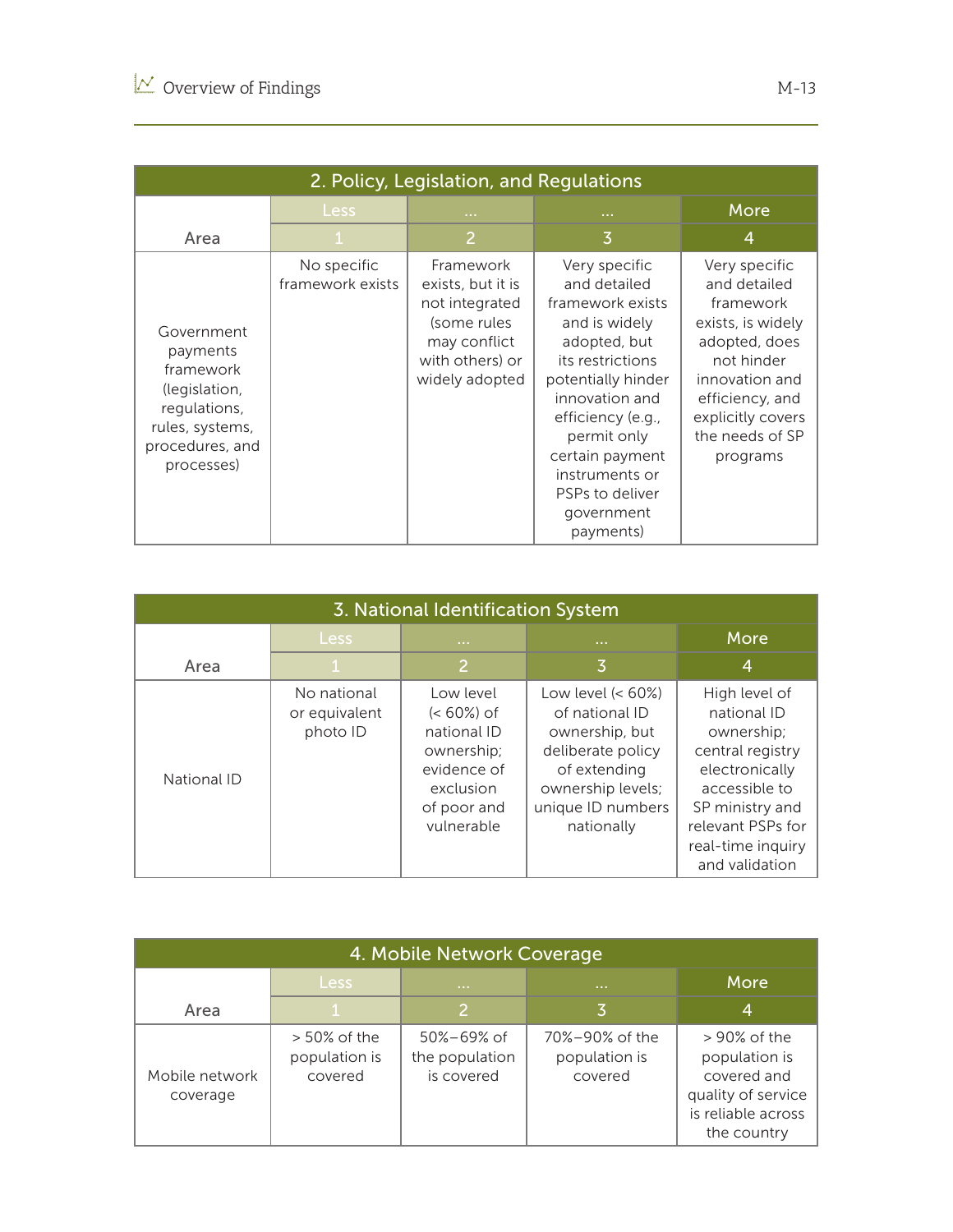#### 3. Country SP System

#### Inventory of Main SP Schemes, Programs, and Benefits

| Program<br>name | Risk<br>covered/<br>function                   | Program/<br>benefit<br>category | Objective | Geo-<br>graphical<br>areas<br>covered      | Universal<br>VS.<br>targeted | Target<br>popula-<br>tion | Imple-<br>menting<br>agency |
|-----------------|------------------------------------------------|---------------------------------|-----------|--------------------------------------------|------------------------------|---------------------------|-----------------------------|
|                 | Noncontributory social assistance <sup>c</sup> |                                 |           |                                            |                              |                           |                             |
|                 |                                                |                                 |           |                                            |                              |                           |                             |
|                 |                                                |                                 |           |                                            |                              |                           |                             |
|                 |                                                |                                 |           | Contributory social insurance <sup>c</sup> |                              |                           |                             |
|                 |                                                |                                 |           |                                            |                              |                           |                             |
|                 |                                                |                                 |           |                                            |                              |                           |                             |
|                 |                                                |                                 |           |                                            |                              |                           |                             |
|                 |                                                |                                 |           | Labor market measures and services         |                              |                           |                             |
|                 |                                                |                                 |           |                                            |                              |                           |                             |
|                 |                                                |                                 |           |                                            |                              |                           |                             |
|                 |                                                |                                 |           | <b>Social services</b>                     |                              |                           |                             |
|                 |                                                |                                 |           |                                            |                              |                           |                             |
|                 |                                                |                                 |           |                                            |                              |                           |                             |
|                 |                                                |                                 |           |                                            |                              |                           |                             |

a. Indicate if the number of beneficiaries is the same as the number of recipients; also indicate the unit of measurement (h

b. Indicate administrative costs as a percentage of total expenditure if such information is available.

c. To ensure consistency across countries, the World Bank definitions of social assistance and social insurance are used.